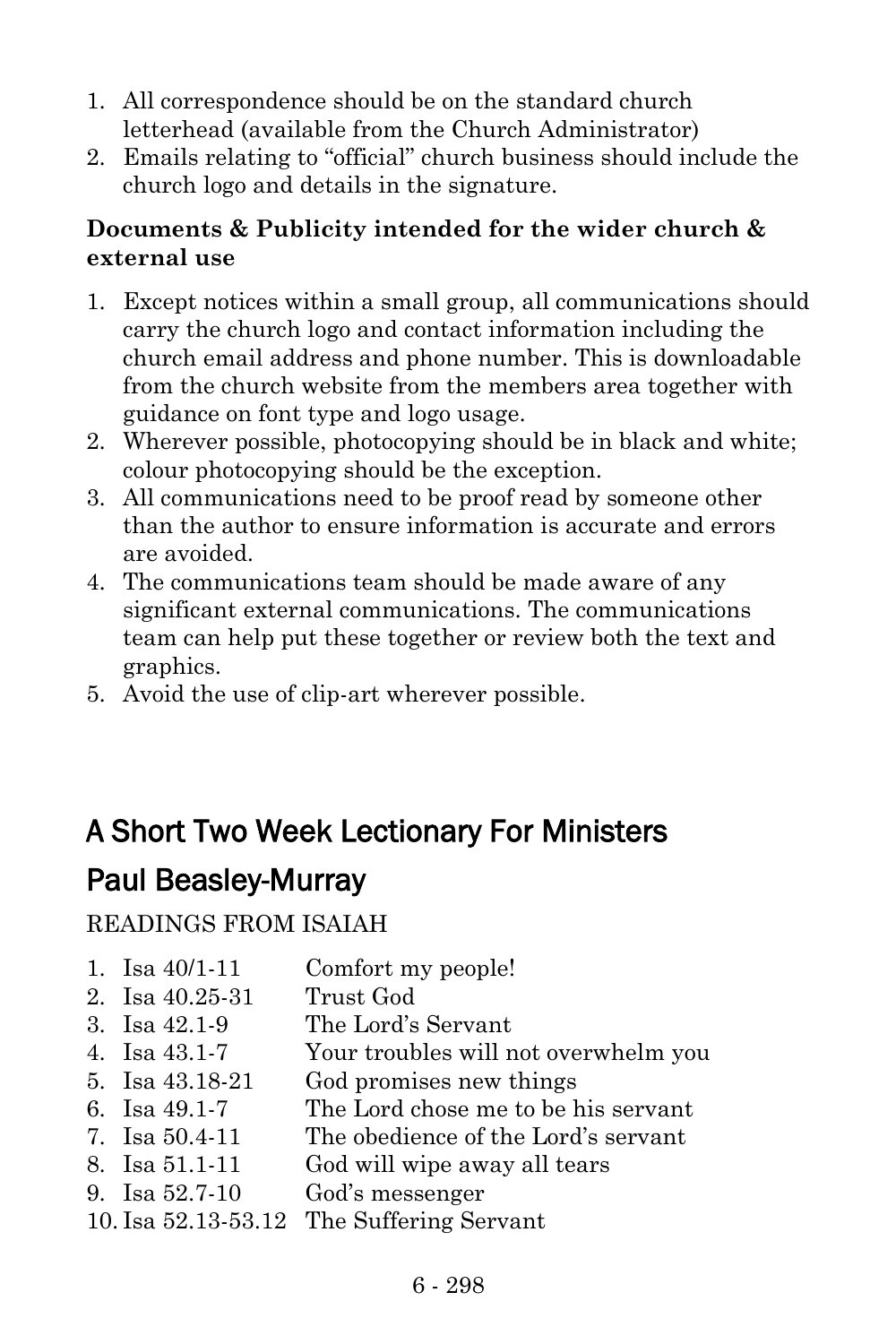| 11. Isa 54.1-10   | God's love for his people |
|-------------------|---------------------------|
| 12. Isa 55        | God's gracious invitation |
| $13.$ Isa $61.-3$ | Good news to deliver      |
| 14. Isa 66.12-14  | God loves us as a mother  |

#### READINGS FROM THE PSALMS

- 1. Psalm 1 True happiness is found in God
- 2. Psalm 6 The Lord hears my weeping
- 3. Psalm 23 God is with me
- 4. Psalm 25 Teach me your ways
- 5. Psalm 27 God will make me secure
- 6. Psalm 30 Joy comes in the morning
- 7. Psalm 32 You are my hiding place
- 8. Psalm 34 God saves those who have lost hope
- 9. Psalm 37.1-11 Be patient and wait for the Lord
- 10. Psalm 42-43 I will put my hope in God
- 11. Psalm 51 Create a pure heart in me
- 12. Psalm 62 Be confident in God
- 13. Psalm 121 God never sleeps
- 14. Psalm 139 God knows

## READINGS FROM THE GOSPEL OF LUKE

- 1. Luke 4.1-13 Jesus is tempted 2. Luke 4.16-30 Jesus is rejected 3. Luke 5.1-11 Jesus calls the first disciples 4. Luke 6.27-36 Jesus calls us to love our enemies 5. Luke 8.4-8, 11-15 The parable of the sower 6. Luke 8.22-25 Jesus calms a storm 7. Luke 9.21-27 Jesus calls us to follow him 8. Luke 10.38-42 One thing is needed 9. Luke 12.22-31 Jesus calls us to trust God 10. Luke 15.1-7 The good shepherd seeks the lost sheep 11. Luke 22.24-30 Jesus teaches true greatness 12. Luke 22.39-46 Jesus prays on the Mount of Olives 13. Luke 23.32-37 Father forgive
- 14. Luke 24.13-35 Jesus draws alongside

## READINGS FROM 2 CORINTHIANS

- 1. 2 Cor 1.3-11 God helps us in all our troubles
- 2. 2 Cor 1.12-2.4 Sincerity in ministry
- 3. 2 Cor 2.12-17 God uses us